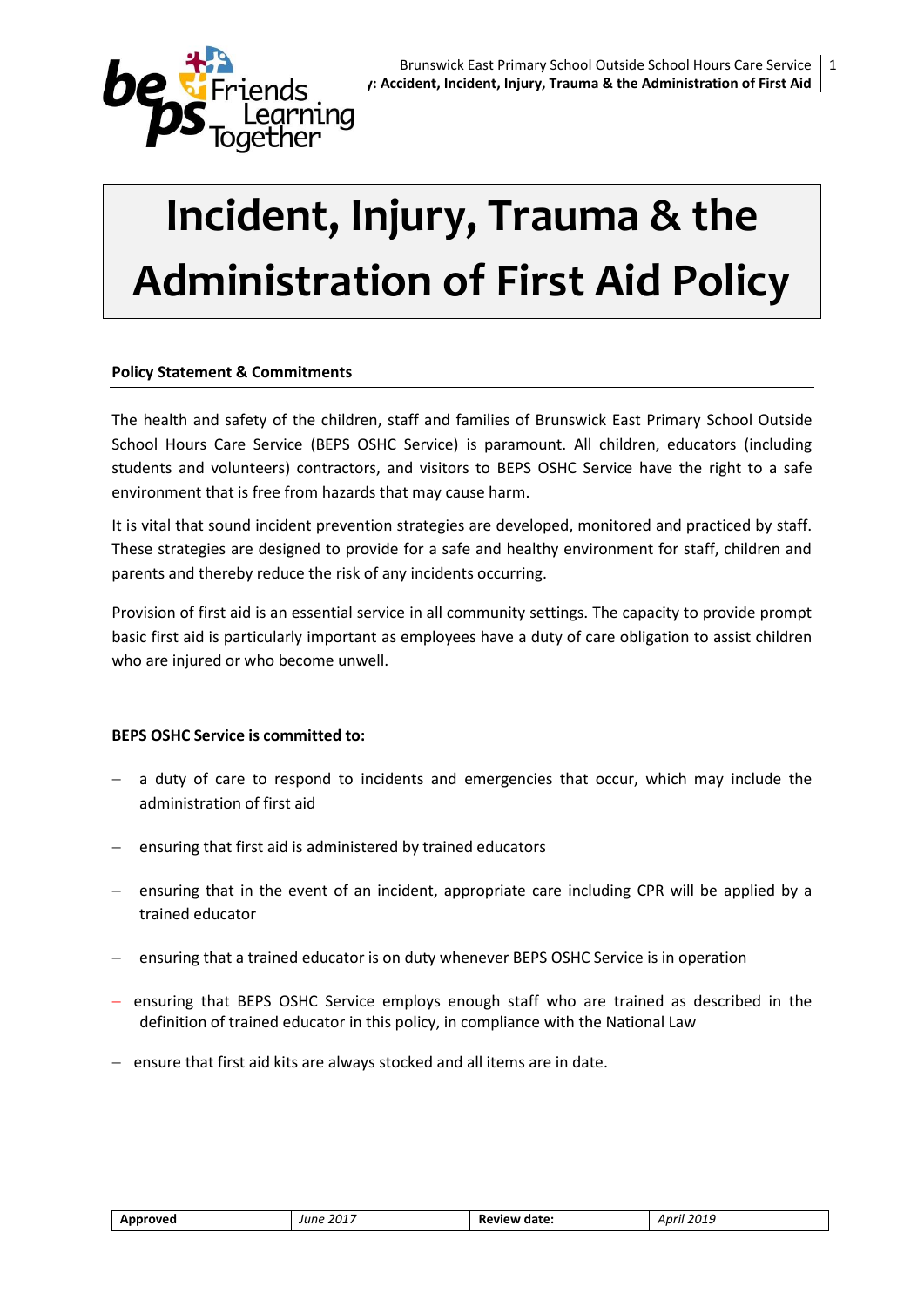## **Definitions**

**Trained Educator** – For the purposes of this policy, the term "trained educator" refers to those educators who have received relevant professionally administered training in the treatments or techniques required to administer medication, and hold first aid training, anaphylaxis management training, and emergency asthma management training qualifications approved by ACECQA, as prescribed in the *Education and Care Services National Law Act 2010* in accordance with regulation 137 (1) (e).

*Incident* – For the purposes of this policy, the term "incident" refers to an unforeseen or unplanned event requiring intervention to safeguard the health and wellbeing of the person or persons involved. Incidents may be minor or serious in nature:

*Minor incident* – for the purposes of this policy, the term "minor incident" refers to any incident involving minor injury or illness requiring the administration of first aid by a trained educator.

*Serious incident* – for the purposes of this policy, the term "serious incident" refers to the death of a child, or any incident involving serious injury, trauma or illness requiring urgent medical attention from a registered medical practitioner or attendance at a hospital.

*Trauma* – For the purposes of this policy, the term "trauma" refers to an emotional response to a serious incident.

## **Procedures for Administration of First Aid**

- At least one educator with a current approved first aid qualification that is appropriate to children will be on duty at BEPS OSHC Service at all times children are on the premises.
- At least one educator who has undertaken anaphylaxis management training will be on duty at BEPS OSHC Service at all times children are on the premises.
- At least one educator who has undertaken Emergency Asthma Management (EAM) training will be on duty at BEPS OSHC Service at all times children are on the premises.
- At least one fully equipped and properly maintained first aid kit will be kept at BEPS OSHC Service in a cupboard that is out of reach of children, but easily accessed by educators.
- The first aid box together with the trained educator in charge must also comply with the *Occupational Health and Safety Act 2004.*
- Each first aid kit will be checked regularly using BEPS OSHC Service's **First Aid Box Checklist** to ensure it is fully stocked, and that all medications are within the expiry date.
- First aid will only be administered by qualified first aiders (trainer educators) in the event of minor incidents or to stabilize the victim until expert assistance arrives.
- The OSHC Management Sub-committee will ensure that adequate funds are allocated in each annual budget to ensure that educator's first aid qualifications and emergency asthma and anaphylaxis management training are updated as required.

| Approved | . 2017<br>June | Review date: | 2019<br>April |
|----------|----------------|--------------|---------------|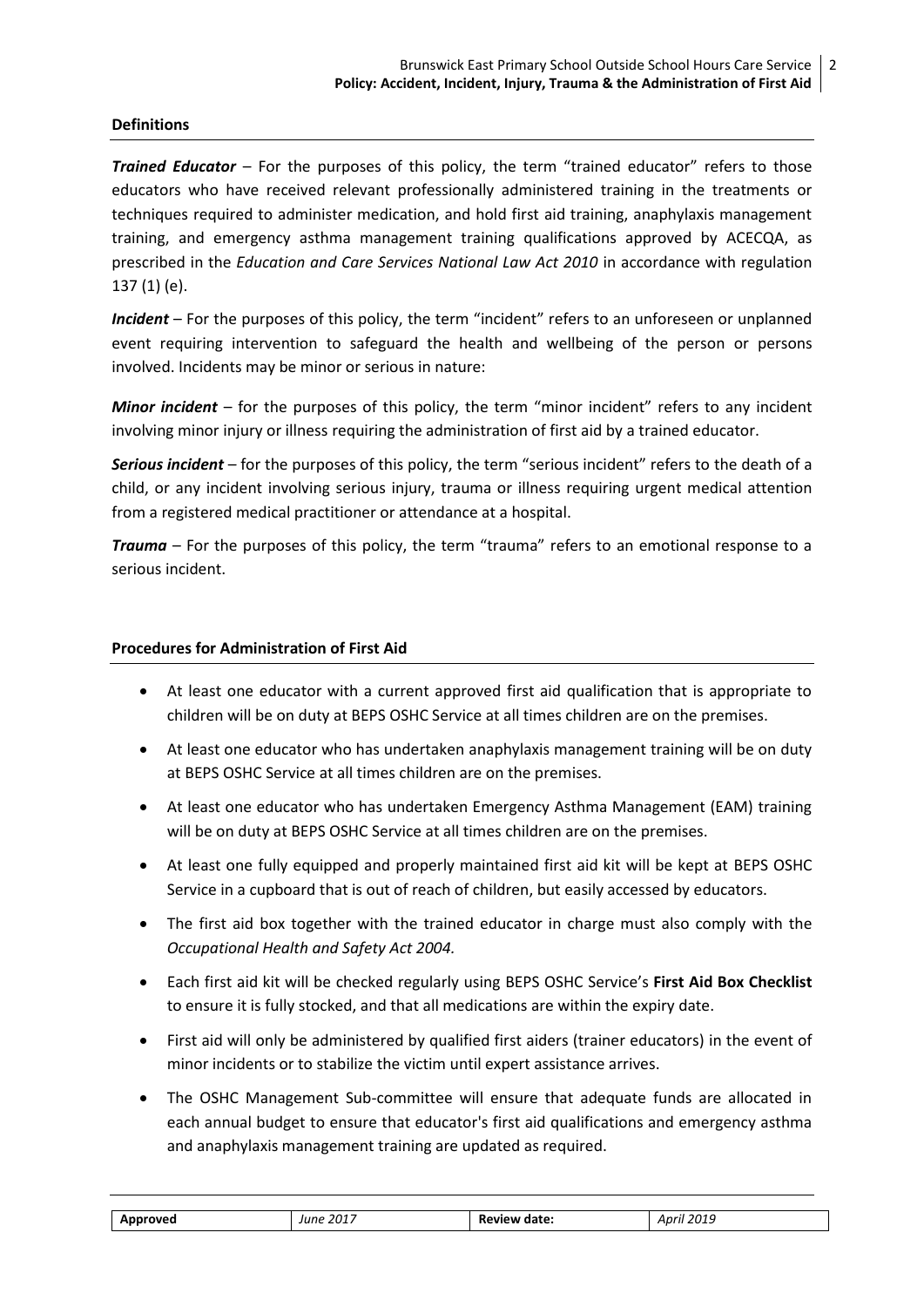## **Procedures for Dealing with Minor Incidents & Injuries:**

- A sufficient number of staff to have completed relevant and accredited first aid training, anaphylaxis management training, and emergency asthma management training qualifications approved by ACECQA, as prescribed in the *Education and Care Services National Law Act 2010* in accordance with regulation 137 (1) (e).
- A first aid facility (OSHC Room) will be available for use at all times. A comprehensive supply of basic first aid materials will be stored in the first aid facility (OSHC Room).
- All injuries or illnesses that occur during OSHC time will be dealt with by the staff member in charge at the time of the incident.
- An **Illness & Non-critical Injury Form** will be filled out and filed in the event that a child suffers and injury or from an illness that requires first aid.
- All staff will be provided with basic first aid management skills including blood spills and a supply of protective disposable gloves will be available for use.
- Any children with injuries involving blood must have the wound covered at all times.
- No medication will be administered to children without the express written permission of their parents or guardian. The **Medication Authorisation Form** is available from the OSHC service for this purpose.
- For serious injuries and illnesses, or conditions that require full supervision, the parents or guardians of the child must be notified by the OSHC Coordinator so that professional treatment may be organised.
- Any injuries to a child's head, face, neck or back must be reported to their parents or guardian.
- Parents or guardians will be notified of any other illnesses or injuries which are deemed to be more than minor but which do not require professional treatment.
- Families are required to provide written authority (included in the enrolment form) for educators to seek medical attention for their child if required.

When a *minor incident* occurs, educators who are qualified in first aid will follow BEPS OSHC Service's **Incident Plan** to:

- assess the injury
- attend to the injured child and apply first aid
- check that no-one has come into contact with the injured child's blood or body fluids, and require those who have had contact to wash any contaminated areas in warm soapy water
- clean up the spill using disposable gloves if bleeding or body fluids are involved
- contact the parent or guardian, depending on the nature of the injury. If they cannot be contacted at the time of the incident, they will be informed about the incident when they arrive to collect their child

| Approved | 2017<br>June<br>. | v date.<br>:view<br>nt<br>.<br>______ | ากาเ<br>April<br>-401-<br>_____ |
|----------|-------------------|---------------------------------------|---------------------------------|
|          |                   |                                       |                                 |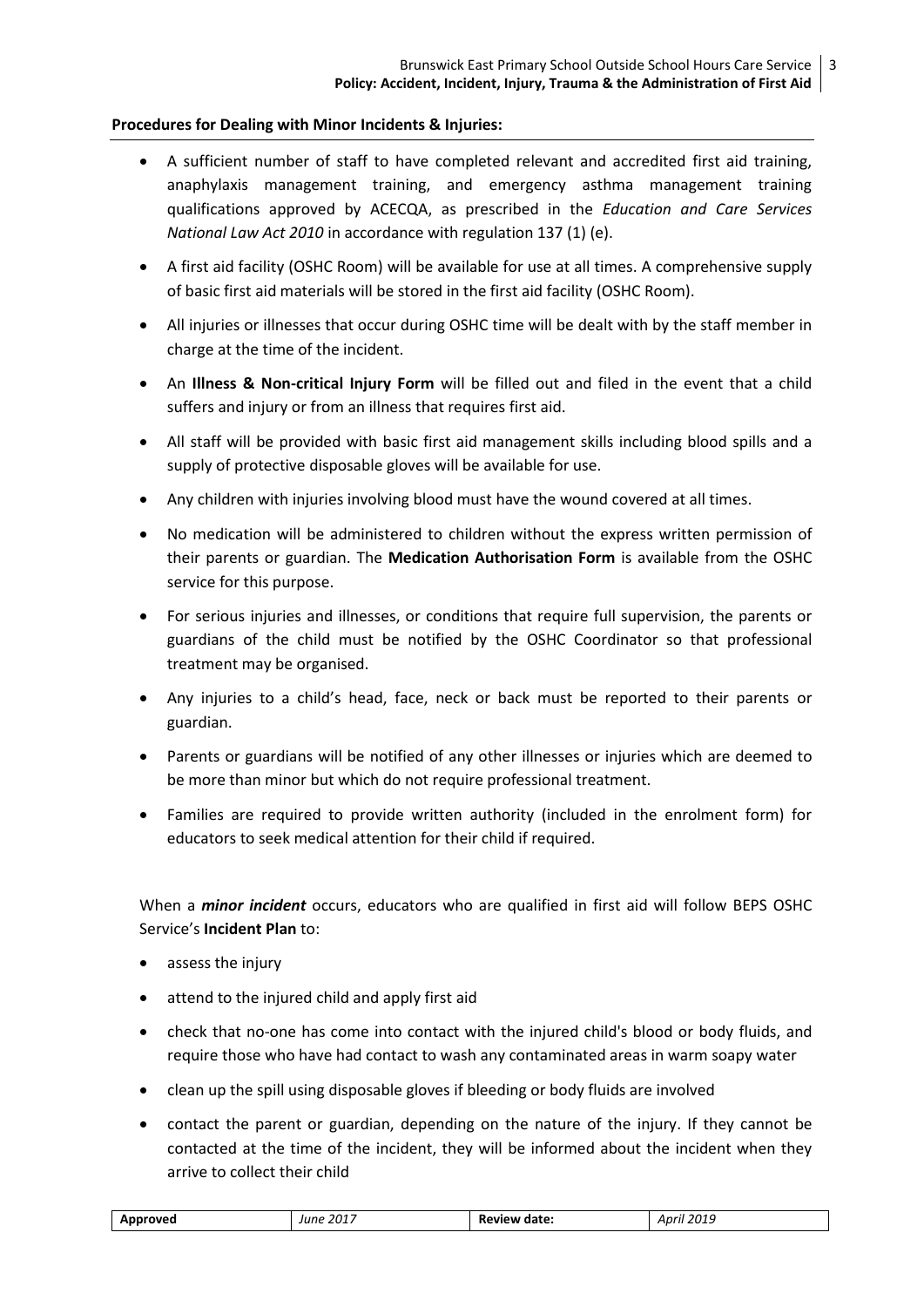write full details about the incident and the treatment given on an **Illness & Non-critical Injury Form**, and require the parent, guardian or authorised person to sign this form to confirm their notification of the incident.

# **Procedures for Dealing with Serious Incidents & Injuries:**

When a *serious incident* that requires more than simple first aid treatment occurs at BEPS OSHC Service, an educator who is qualified in first aid and CPR will:

- assess the injury and report to the OSHC Coordinator that an ambulance should be called
- provide the child's medical record for the ambulance officer
- discuss with the OSHC Coordinator which educator will accompany the child in the ambulance
- ensure that any contact with the injured child's blood or body fluids has been appropriately dealt with
- complete a full report of the incident detailing the incident and the action taken, on an **Incident, Injury, Trauma and Illness Record** and require the parent or guardian to sign the form to confirm their notification of the incident

In addition, the OSHC Coordinator will:

- contact the child's parents, guardian or emergency contact person to advise them of the incident and what location they may meet their child from the ambulance. Every effort will be made not to panic the parent/guardian at this stage
- endeavor to rearrange staffing (or where possible for emergency relief educators to attend BEPS OSHC Service), so that an educator known to the child can accompany the injured child in the ambulance. The remaining children will be kept together until the emergency relief educator has arrived at BEPS OSHC Service
- contact the OSHC Management Sub-Committee or the School Principal to inform them of the incident and the steps taken so far. See also section of this policy referring to procedures for incident reporting to the regulatory authority.

# **Documentation of Incident and Injuries**

- All incidents and injuries are recorded in as much detail as possible, using diagrams if necessary to back up the written report, with the child's and families' privacy and confidentiality maintained at all times.
- All incidents and injuries are to be reported to the OSHC Coordinator immediately, so that if they are approached by the parent/guardian, they can discuss any details with them.
- If there is more than one child or adult injured in an incident, a separate **Incident, Injury, Trauma and Illness Record** should be filled in for each child or adult injured. No one **Incident, Injury, Trauma and Illness Record** will refer to another child or adult by

| $.~201^{\circ}$<br>2019<br><b>Review date:</b><br>Approved<br>April<br>June<br>____<br>_____<br>. |
|---------------------------------------------------------------------------------------------------|
|---------------------------------------------------------------------------------------------------|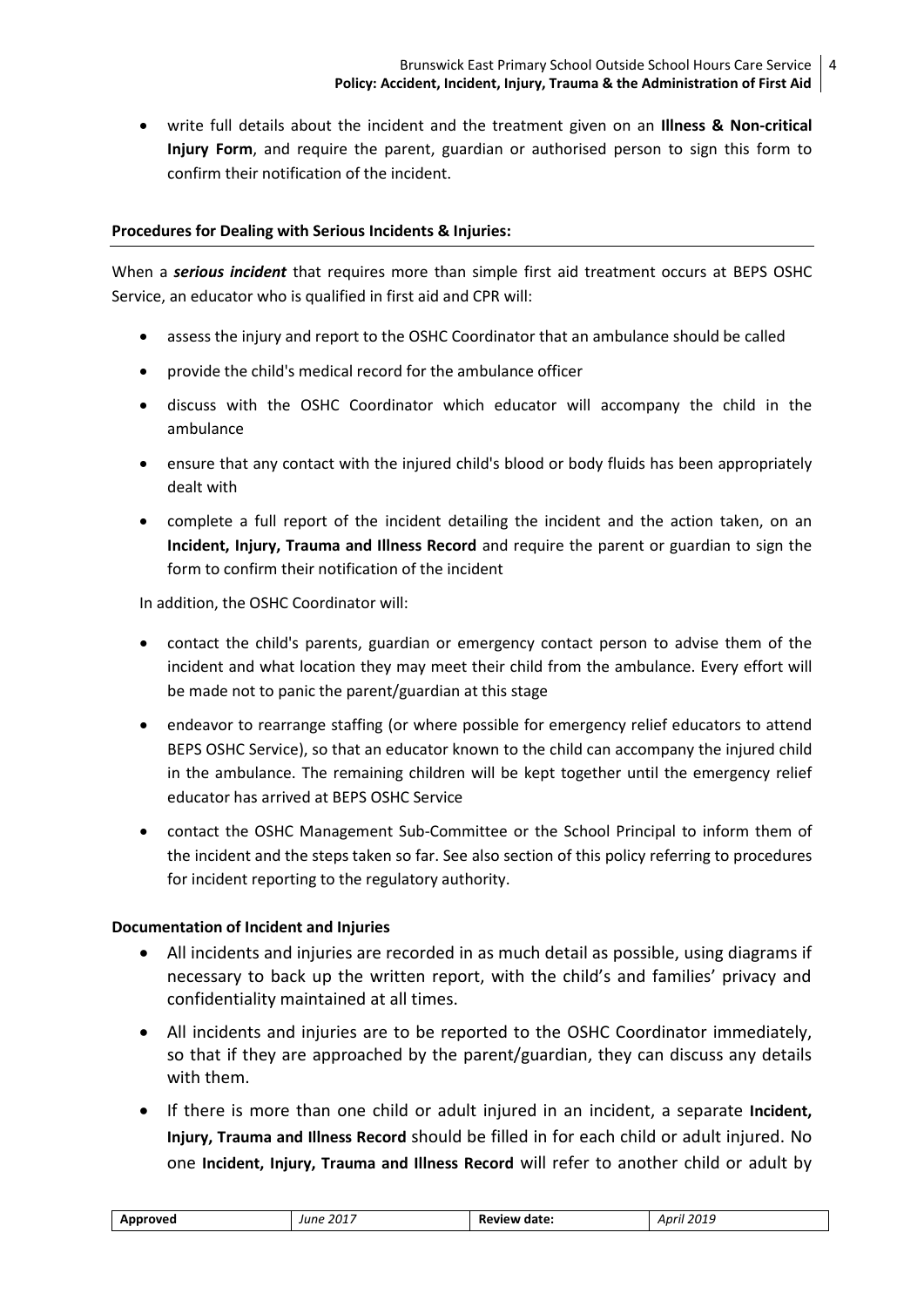name (initials can be used), except the child or adult that was injured and for whom the **Incident, Injury, Trauma and Illness Record** relates to. However, individuals relevant to the incident, such as witnesses, first aid person, etc. can be identified in the record.

- The OSHC Coordinator is responsible for getting the parent or guardian to sign the **Incident, Injury, Trauma and Illness Record** as they may wish to discuss the details of the **Incident, Injury, Trauma and Illness Record** with each other.
- All **Incident, Injury, Trauma and Illness Records** should be photocopied, with the original being kept in the child's enrolment files, and archived when the child leaves the OSHC Service. The photocopy is to be given to the school office for filing in the child's school file. A copy may also be given to the parent or guardian.
- In the case of a child who is collected from BEPS OSHC Service by their parents or guardian as a result of illness or injury, or who is administered treatment by a qualified medical practitioner as a result of injury, or who has an injury to the head, face, neck or back, or where the OSHC Coordinator considers the injury to be greater than minor, such cases will be reported to the regulatory authority as required by law, and entered onto CASES for school auditing purposes.

# **Procedures for Dealing with Trauma, Serious Injury or Death**

If the tragedy of the death or serious injury of a child should occur whilst the child is at BEPS OSHC Service, the OSHC Coordinator will:

- contact the School Principal to advise of the situation and request they notify the Victorian Government Department of Education and Training and arrange for trauma counselling for all those who may need it
- in the event of a child's death, contact the police, who should advise the child's parents or guardian in person and assist them with transport to BEPS OSHC Service premises or hospital.
- contact the families of the other children to advise them of an emergency, and request they arrive to collect their children as soon as they are able. On arrival families will be advised about the circumstances of the child, and will be given information about trauma counselling for their child if needed.
- educators will comfort children and be aware that some children may have shock reactions to the incident. Educators will do all they can to ensure each child's health and wellbeing, and will apply appropriate first aid in response to children's shock reactions if required
- at the end of the day, hold a debriefing session with all educators and provide information about trauma counselling for those educators who feel they need it.

| Approved | 2017<br>June | Review date: | 2019<br>Aprıl<br>__ |
|----------|--------------|--------------|---------------------|
|----------|--------------|--------------|---------------------|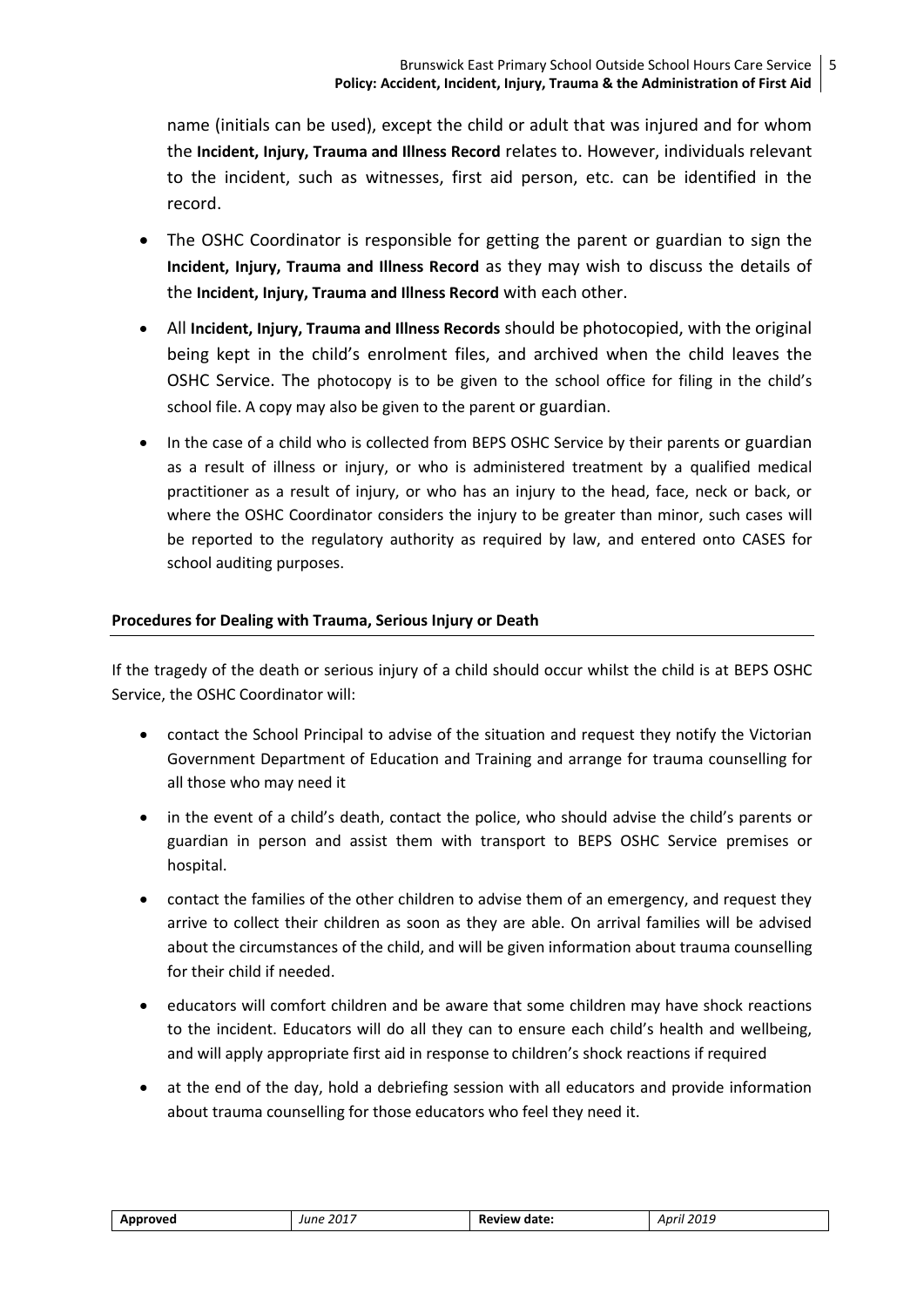After a **serious incident** at BEPS OSHC Service:

- The OSHC Coordinator will notify the Victorian Government Department of Education and Training of the death, or injury that results in a child being admitted into hospital, of an enrolled child during a care session, within one working day after the incident occurred.
- All costs incurred in ensuring prompt medical attention for a child will be met by the parents/guardian. BEPS OSHC Service will provide families with information on available insurance cover to insure against these and other incident related costs.
- Incidents that result in death or serious injury to employees must be reported to WorkSafe*.*
- BEPS OSHC Service maintains a register of incident, illness and trauma, which is accessible to the OSHC Coordinator and OHS Representative for evaluation.
- The OSHC Coordinator and the OHS Officer will be responsible for completing an evaluation of all the **Incident, Injury, Trauma and Illness Records**, which is discussed at staff meetings, and presented monthly to the School Council, through the OSHC Management Sub-Committee.

## **Reporting a Serious Incident**

The intent of the National Regulations is to ensure that regulatory authorities are notified of incidents that seriously compromise the health, safety or wellbeing of children. The regulatory authority is then able to take appropriate action.

BEPS OSHC Service will notify the Victorian Government Department of Education and Training within 24 hours of becoming aware of a serious incident.

BEPS OSHC Service Coordinator (or person in charge) will complete the **Notification of Serious Incident** form and send it to the Victorian Government Department of Education and Training:

| Regional Office can be contacted at: | The Victorian Government Department of Education and Training North Western Victoria |
|--------------------------------------|--------------------------------------------------------------------------------------|
| Site Address:                        | Level 2, 189 Urquart Street, Coburg VIC 3058                                         |
| Regional Office email:               | nwyr@edumail.vic.gov.au                                                              |
|                                      | Regulations enquiry email: licensed.childrens.services@edumail.vic.gov.au            |
| Regulations enquiry line:            | 1300 307 415                                                                         |
| Regional Office Phone:               | (03) 9488 9400                                                                       |
| Website:                             | www.education.vic.gov.au                                                             |

| Approved | June 2017 | <b>Review date:</b> | April 2019 |
|----------|-----------|---------------------|------------|